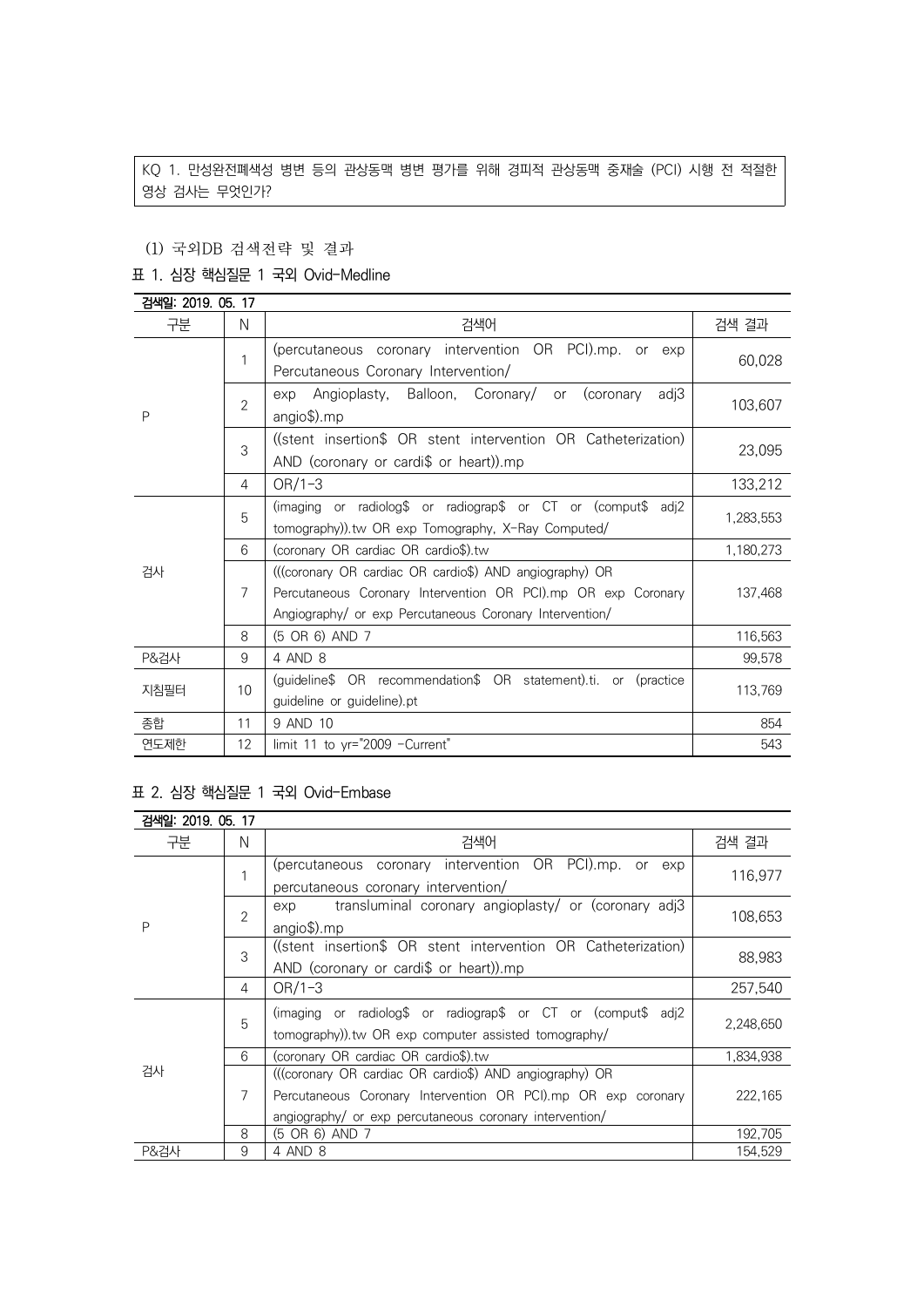| 검색일: 2019, 05, 17 |    |                                                                                                                                |         |
|-------------------|----|--------------------------------------------------------------------------------------------------------------------------------|---------|
| 구분                | N  | 검색어                                                                                                                            | 검색 결과   |
| 지침필터              | 10 | (guideline\$ or recommendation\$ or statement).ti. not (letter or editorial or<br>conference paper or conference abstract).pt. | 115.688 |
| 종합                |    | 9 AND 10                                                                                                                       | 1.084   |
| 연도제한              | 12 | limit 11 to yr="2009 - Current"                                                                                                | 543     |

## 표 3. 심장 핵심질문 1 국외 GIN

| 검색일: 2019. 05. 08 |                                    |       |  |  |
|-------------------|------------------------------------|-------|--|--|
|                   | 검색어                                | 검색 결과 |  |  |
|                   | percutaneous coronary intervention |       |  |  |

## 국내DB 검색전략 및 결과

# 표 4. 심장 핵심질문 1 국내 문헌DB

| 검색일: 2019, 05, 08 |  |  |  |
|-------------------|--|--|--|
|-------------------|--|--|--|

| 검색 사이트     | N              | 검색어                                                                  | 관련<br>문헌 | 비고 |
|------------|----------------|----------------------------------------------------------------------|----------|----|
| 1.KoreaMed |                | percutaneous coronary intervention[ALL] and<br>guideline[ALL]        |          |    |
|            | $\overline{2}$ | percutaneous coronary intervention[ALL] and<br>recommendatation[ALL] |          |    |
|            | 3              | 소계                                                                   |          |    |
|            | 4              | 단순중복 제거 후                                                            |          |    |
| 2.KMBASE   |                | ([ALL=관상동맥중재술] AND [ALL=지침])                                         | ◠        |    |
|            | 2              | ([ALL=관상동맥중재술] AND [ALL=권고])                                         | ⌒        |    |
|            | 3              | ([ALL=관상동맥중재술] AND [ALL=가이드라인])                                      |          |    |
|            | 4              | 소계                                                                   | 4        |    |
|            | 5              | 단순중복 제거 후                                                            | 4        |    |

# 표 5. 심장 핵심질문 1 국내 진료지침DB

| 검색사이트 |                 | 지침<br>제목                      | $\sim$<br>ີ<br>_ | 개발학회 |
|-------|-----------------|-------------------------------|------------------|------|
| KoMGI |                 | 없음<br>ו — ו<br>⇁<br>∗<br>4색 설 |                  |      |
|       | $\sqrt{2}$<br>- | 0건)<br>게<br>— 1               |                  |      |